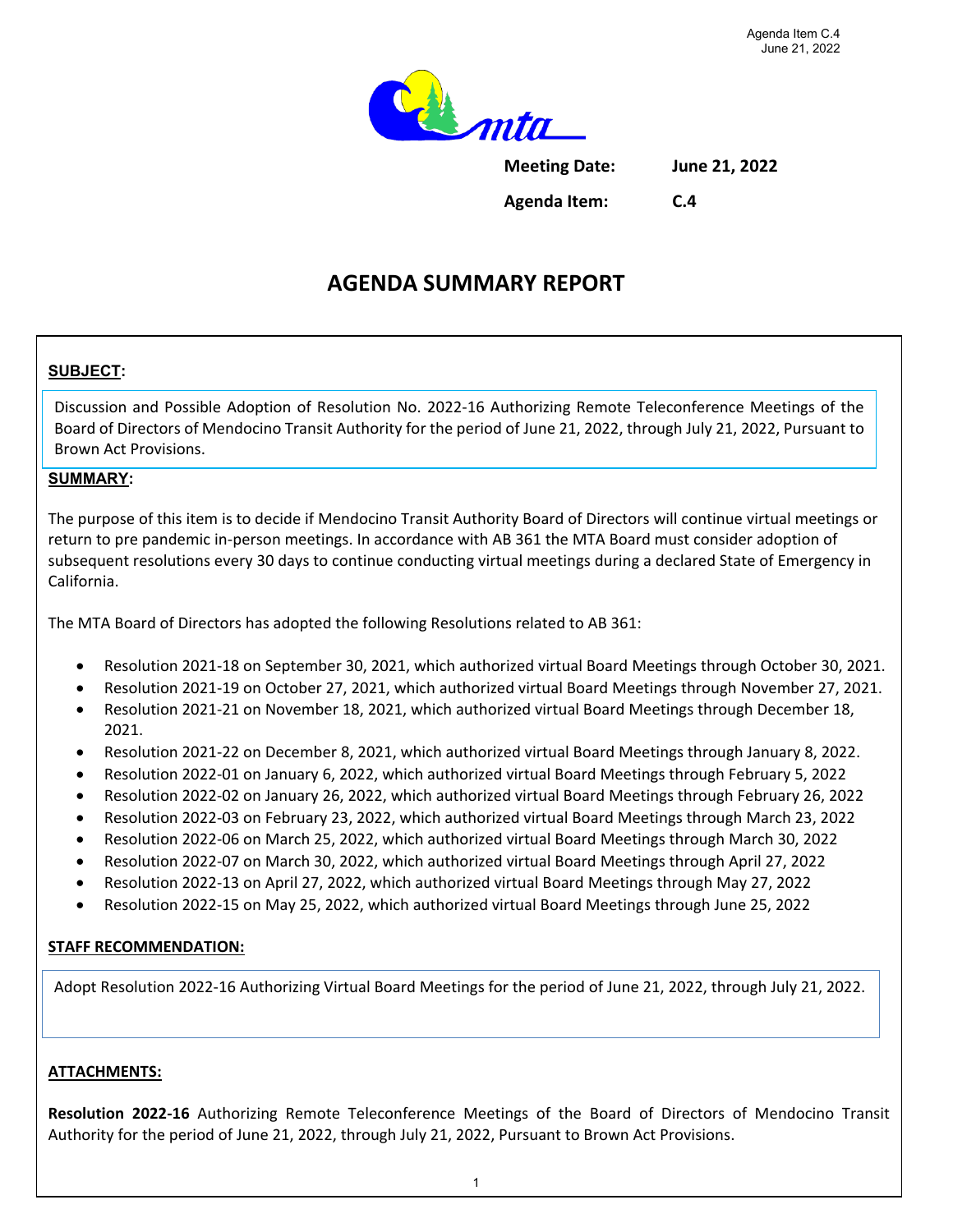

#### **RESOLUTION NO. 2022-15**

**A RESOLUTION OF THE BOARD OF DIRECTORS OF THE MENDOCINO TRANSIT AUTHORITY PROCLAIMING A LOCAL EMERGENCY PERSISTS, RE-RATIFYING THE PROCLAMATION OF A STATE OF EMERGENCY BY GOVENOR NEWSON ON MARCH 4, 2021, AND RE-AUTHORIZING REMOTE TELECONFERENCE MEETINGS OF THE BOARD OF DIRECTORS OF MENDICINO TRANSIT AUTHORITY FOR THE PERIOD June 21, 2022 through July 21, 2022, PURSUANT TO BROWN ACT PROVISIONS.** 

*WHEREAS*, MENDOCINO TRANSIT AUTHORITY is committed to preserving and nurturing public access and participation in meetings of the Board of Directors; and

*WHEREAS*, all meetings of Mendocino Transit Authority's Board of Directors are open and public, as required by the Ralph M. Brown Act (Cal. Gov. Code 54950 – 54963), so that any member of the public may attend, participate, and watch the Agency's Board conduct their business; and

*WHEREAS*, the Brown Act, Government Code section 54953(e), makes provision for remote teleconferencing participation in meetings by members of the Board of Directors, without compliance with the requirements of Government Code section 54953(b)(3), subject to the existence of certain conditions; and

*WHEREAS*, a required condition is that a state of emergency is declared by the Governor pursuant to Government Code section 8625, proclaiming the existence of conditions of disaster or of extreme peril to the safety of persons and property within the state caused by conditions as described in Government Code section 8558; and

*WHEREAS*, a proclamation is made when there is an actual incident, threat of disaster, or extreme peril to the safety of persons and property within the jurisdictions that are within the Agency's boundaries, caused by natural, technological or human-caused disasters; and

*WHEREAS*, it is further required that state or local officials have imposed or recommended measures to promote social distancing, or, the legislative body meeting in person may present imminent risks to the health and safety of attendees; and

*WHEREAS*, the Board of Directors previously adopted a Resolution, Number 2021-18 on September 29, 2021, finding that the requisite conditions exist for the Board of Directors of Mendocino Transit Authority to conduct remote teleconference meetings without compliance with paragraph (3) of subdivision (b) of section 54953; and

*WHEREAS*, as a condition of extending the use of the provisions found in section 54953(e), the Board of Directors must reconsider the circumstances of the state of emergency that exists in the MTA Jurisdiction, and the Board of Directors has done so;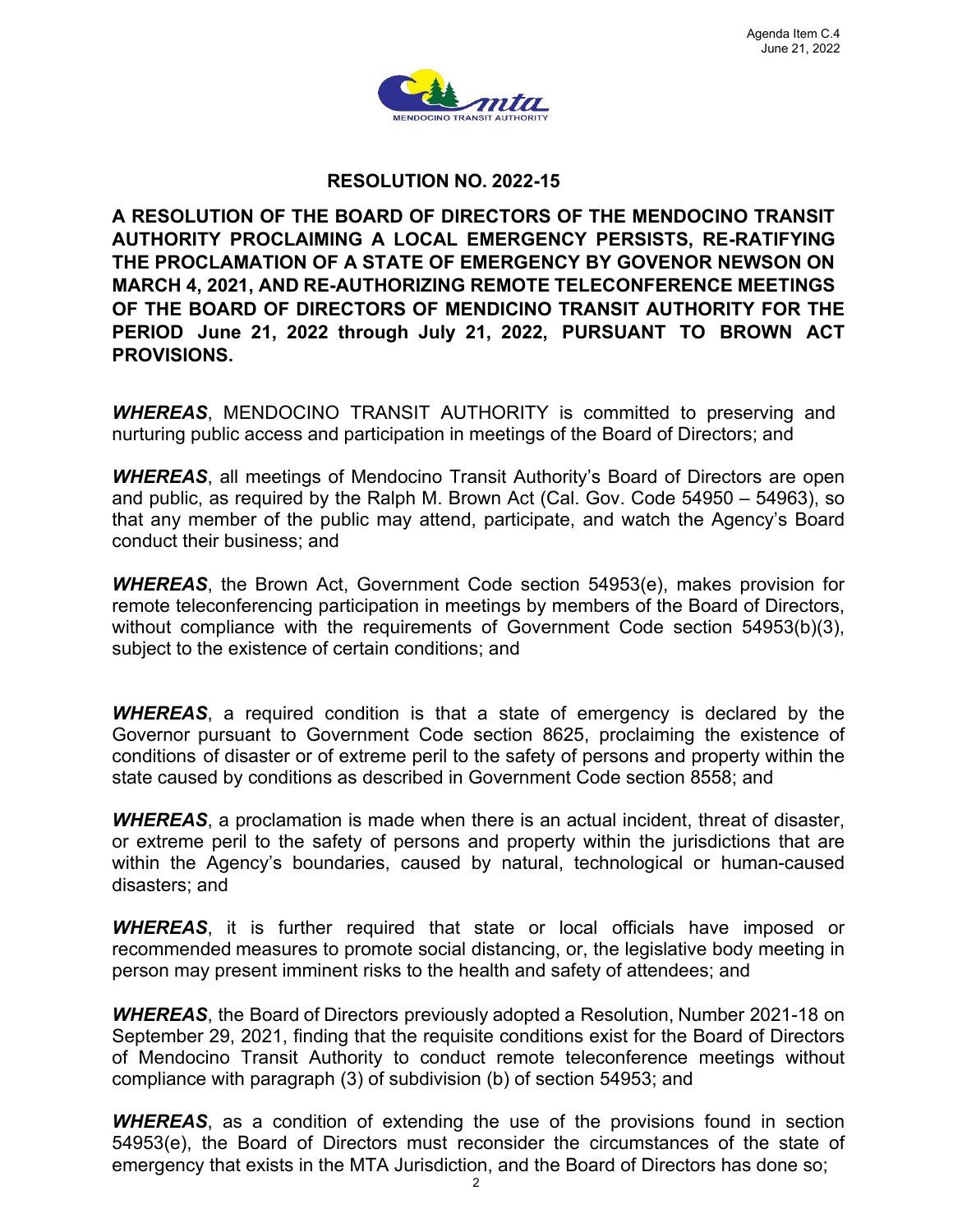and

*WHEREAS*, emergency conditions persist in the MTA jurisdiction, specifically, a State of Emergency remains active related to the SARS-Cov-2 pandemic, and

*WHEREAS*, the Board of Directors of Mendocino Transit Authority does hereby find that the SARS- CoV-2 virus continues to impact our community, and, in-persons meetings may create an environment where transmission of SARS-CoV-2 could be spread and has caused, and will continue to cause, conditions of peril to the safety of persons within the Agency that are likely to be beyond the control of services, personnel, equipment, and facilities of the Agency, and desires to proclaim a local emergency and ratify the proclamation of state of emergency by the Governor of the State of California; and

*WHEREAS*, as a consequence of the local emergency persisting, the Board of Directors does hereby find that the Board of Directors of Mendocino Transit Authority shall continue to conduct their meetings without compliance with paragraph (3) of subdivision (b) of Government Code section 54953, as authorized by subdivision (e) of section 54953, and that such legislative bodies shall continue to comply with the requirements to provide the public with access to the meetings as prescribed in paragraph (2) of subdivision (e) of section 54953; and

*WHEREAS*, Mendocino Transit Authority Board of Directors will continue to post an Agenda online, in accordance with Brown Act requirements, make the meetings available and accessible online, and allow for public participation in the meetings of the Board of Directors.

## *NOW, THEREFORE, THE BOARD OF DIRECTORS OF MENDOCINO TRANSIT AUTHORITY DOES HEREBY RESOLVE AS FOLLOWS*:

Section 1. Recitals. The Recitals set forth above are true and correct and are incorporated into this Resolution by this reference.

Section 2. Affirmation that Local Emergency Persists. The Board of Directors hereby considers the conditions of the state of emergency in the MTA jurisdiction and proclaims that a local emergency persists, and meeting in-person would create an imminent risk.

Section 3. Re-ratification of Governor's Proclamation of a State of Emergency. The Board hereby ratifies the Governor of the State of California's Proclamation of State of Emergency, effective as of its issuance date of March 4, 2021.

Section 4. Remote Teleconference Meetings. The MTA Executive Director and staff and Board of Directors of Mendocino Transit Authority are hereby authorized and directed to take all actions necessary to carry out the intent and purpose of this Resolution including, continuing